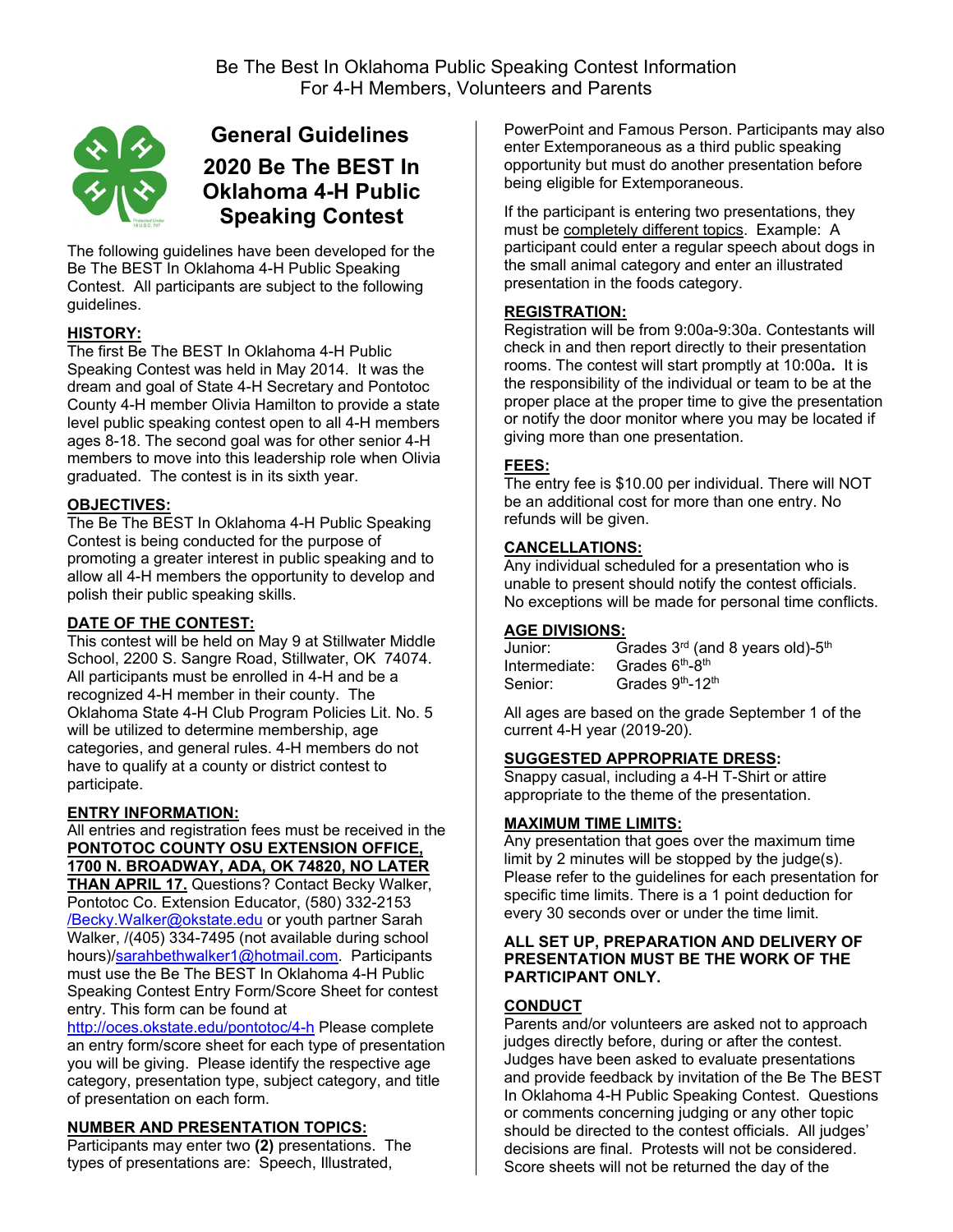contest. They will be given to the respective county educators to return them to the 4-H members.

#### **CATEGORIES: (see page 3 for category definitions)**

Categories may be combined/divided at the discretion of the committee due to the participant number. If a category has 3 entries or less they will be combined at the discretion of the committee. There will be no classification changes or additions after April 19.

### **BRING YOUR OWN EQUIPMENT:**

*Easels, podiums, or extension cords will not be provided.* Special audio-visual equipment (except for PowerPoint presentations) will not be provided at the contest. The individual is responsible for providing these items.

#### **DON'T BRING:**

Posters with loose glitter. Glittered posters should be laminated. Glitter used for any presentations should be in a closed container and only used in the speaking room assigned to that participant.

Firearms, live ammunition, rocket engines, explosive powders or live animals are not allowed.

#### **AWARDS:**

Awards will be presented to the  $1<sup>st</sup>$  through  $5<sup>th</sup>$  place individuals per age division, per presentation type, per presentation category.

# **SPEECH**

- 1. Only individuals will be allowed to enter this category.
- 2. Props or visuals ARE NOT to be used in this type of presentation.
- 3. Speech Length: Juniors: 2-5 minutes Intermediate: 5-7 minutes Seniors: 5-7 minutes

# **ILLUSTRATED**

- 1. Illustrated presentations include both demonstrations and illustrated talks. Props and or/visuals must be used to qualify for this event. Size of props used must be appropriate for room size. Props can be no larger than 30 inches in width and 6 feet in height.
- 2. Illustrated Presentation Length: Juniors: 3-10 minutes Intermediate: 5-12 minutes Seniors: 5-12 minutes
- 3. Teams and individuals will not compete for the same awards. Teams are composed of two individuals and may consist of no more.
- 4. Teams with individuals of two different age categories will participate in the older age category of the participating individuals.

Example: A team consisting of a  $3<sup>rd</sup>$  grader and  $8<sup>th</sup>$  grader will participate in the intermediate category (Intermediate: Grades 6- 8th)

5. Food Demonstration Presentations: All 4-H members giving these types of presentations must bring all needed equipment with them, including items needed to clean up after presentation. No supplies will be available. Water in the room may be optional. Please keep these things in mind when compiling your materials needed for presentation. Electricity will be available. It is the responsibility of the individual/teams to clean up the demonstration table following their presentation.

# **POWERPOINT**

PowerPoint presentations will follow the general 4-H public speaking contest guidelines with the following additions:

- 1. Only individuals will be allowed to enter this category.
- 2. All illustrated talks using PowerPoint will be entered in category #11.
- 3. Participants will be required to use the equipment provided.
- 4. The Be The BEST In Oklahoma 4-H Public Speaking Contest will provide a laptop computer, digital projector and screen to use during the presentations. This contest is limited to only PowerPoint for the illustrated presentation, no other presentation programs will be provided or allowed.

Presentation should be on flash drive.

Participants must provide a 6 slide per page printed hand out of the presentation to the judge. These handouts will be for the contest judge's benefit (especially, in case of equipment compatibility problems or failure).

Please go directly to your room after check in to give flash drive and presentation handout to the room monitor.

- 5. Presentations will be judged; 20% on the PowerPoint presentation and 80% on verbal presentation skills. See the entry/score sheet for more detailed scoring information. Participant must present the program (including slide advancing) without assistance.
- 6. PowerPoint Length: Juniors: 3-5 minutes Intermediate: 5-7 minutes Seniors: 5-7 minutes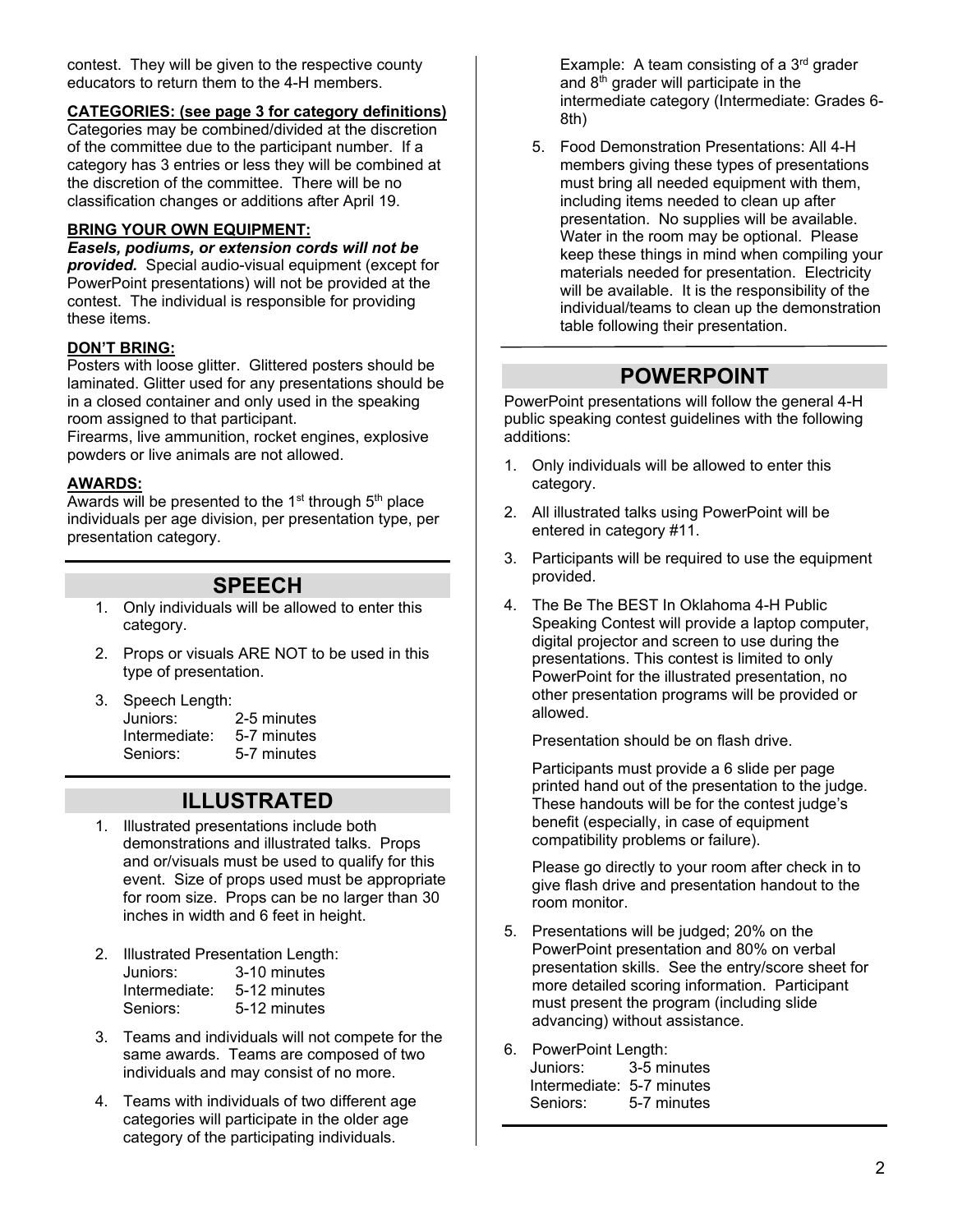# **FAMOUS PERSON**

The 4-H Famous Person contest is designed to provide a 4-H member with the opportunity of portraying a person from sports, pop culture or history, either from the past or present, through speech and props. The 4-H member will not only be provided a public speaking opportunity, but will also develop research skills through seeking information regarding their famous person. 4-H members also have an opportunity to be creative in both costume and prop design which is used to "tell their story".

- 1. Members **should not** set up props upon entering the room. The maximum time for prop set up is 5 minutes. Adults are not allowed to assist the 4-H member in any way. Members are responsible for their own set up.
- 2. Individuals and teams are allowed.
- 3. Famous Person/Character presentation length: Juniors: 2-5 minutes Intermediate: 5-7 minutes Seniors: 5-7 minutes
- 4. All props must be no larger than 30" wide or over 6 feet tall.
- 5. No live firearms (a toy gun should be used) or live animals.
- 6. It is expected that 4-H members ONLY portray famous people of good moral and character. Their dress or costume must be appropriate regardless of who they are portraying; one that reflects the values of the 4-H program.
- 7. If props leave behind any type of mess, example hay, grass, etc. the 4-H member is responsible for cleaning up their area.
- 8. Props are intended to add to the presentation and members are encouraged to be creative in their use. Costuming is also part of this contest.

# **EXTEMPORANEOUS**

- 1. All topics will relate to the general 4-H program. Topics will be selected by, or under the supervision of, the contest supervisors. Topics will be phrased in the form of a question specific enough for the judges to determine whether the speech is relevant to the topic.
- 2. Contestants will be allowed to draw three (3) topics and within one (1) minute must select one (1) and report the topic to the person supervising the drawing. The topic selected will be recorded by the person supervising the drawing.
- 3. Each participant has 5 minutes to prepare for the speech. Contestants will speak as soon after their preparation time as possible. This is subject to the availability of the judge(s). Each contestant will be permitted to make notes during his/her preparation time.
- 4. The presentation will not last more than five (5) minutes.
- 5*.* The presentation may be followed by one question per judge. Each question will be relevant and designed to secure verification, clarification, or amplification.
- 6. No electronic retrieval systems will be allowed.

# **Explanation of Categories**

- **01 Animal Science** (Horse, Beef, Dairy, Goat, Swine, Sheep, Poultry, Vet Science)
- **02 Small Animal/Pets** (Birds, Cats, Cavey, Dogs, Fish, Rabbits)
- **03 General Ag** (Ag related topics that are neither animal science nor plant/natural sciences)
- **04 Plant/Natural Science** (Agronomy, Horticulture, Entomology, Wildlife, Forestry, Environmental, Natural Resources, Camping, Shooting Sports, Rocketry, Bicycle, Electric, Woodworking, Petroleum Power)
- **05 Science & Technology** (Not for Powerpoint presentations. They are category 11.) (Computers, Robotics, Science Experiments, Physical Sciences, GPS, Aerospace, Rocketry)
- **06 Communication and Visual Arts** (Photography, Speaking, Recreation, Fine Arts, Arts & Crafts, Performing Arts, Music, Hobbies, Collections, Biographies (Not Famous Person)
- **07 Family & Consumer Sciences** (Childcare, Fabric & Fashions, Safety, Personal Development, Consumer Education)
- **08 Social Sciences** (Citizenship, Leadership, 4-H Leadership, Government, Community Service, 4-H Community Service, History, 4-H History, Military, Geography, Historical Figure Biography (Not Famous Person)
- **09 Health & Wellness** (Health, Nutrition, Food Safety, Fitness, Sports)
- **10 Foods** (Food preparation with finished product including nutrition facts and food safety.)
- **11 PowerPoint**
- **12 Famous Person** (Autobiography, Dress In Costume, Props, Play The Character)
- **13 Extemporaneous**